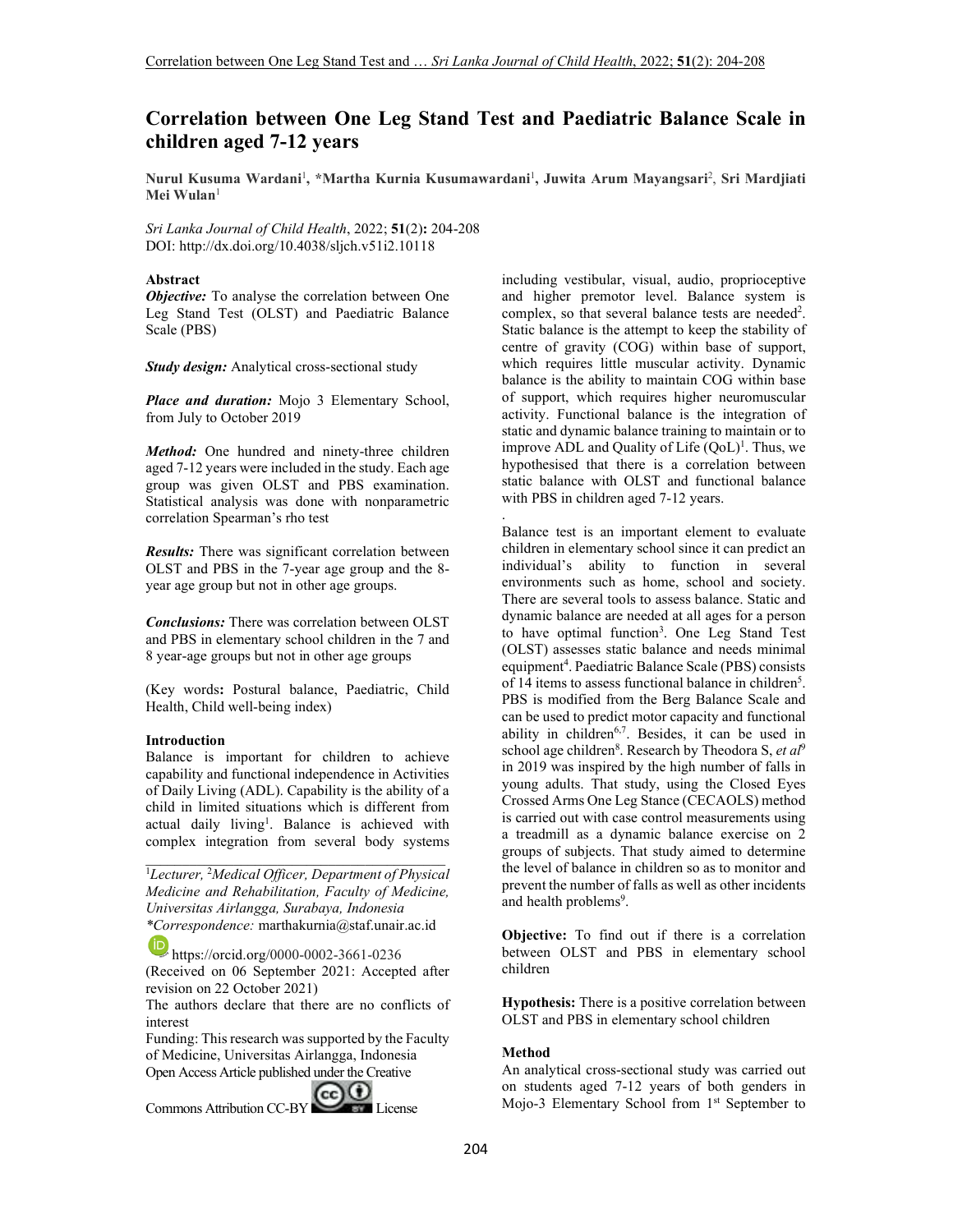31st October 2019. There was a total of 858 students aged 7-12 years in Mojo-3 Elementary School.

*Sample size*: Cluster sampling was used.

 $n = 28.686 \sim 30$ 

 $n + 10\%$  (drop out probability) = 33 per group age  $n$  total = 198

Based on this method, there were 33 children in each age group so that a total of 198 students were chosen



**Figure 1: Sampling Flow Diagram** 

Each student underwent height and weight examination. OLST and PBS assessments were applied to each subject. OLST assessment was conducted initially while PBS was carried out after the children took a rest.

*OLST* was used to assess static balance. Students were instructed to keep their balance on the preferred leg with their eyes open and to cross their arms over the chest. Counting of time started as they lifted their foot and ended when they unfolded their arms, moved weight bearing to the other leg or a maximum of 45 seconds had passed. The test was given 3 times and the average was recorded. Good balance means that they can maintain their balance on one leg for 45 seconds<sup>4</sup>.

*PBS* was used to assess functional balance which consists of 14 tasks similar to ADL. The items are scored on a five-point scale  $(0, 1, 2, 3)$  or 4), zero when unable to perform the activity without assistance and four when able to perform the task with complete independence. The score is based on the time for which a position can be maintained, the

.

distance to which the upper limb is capable of reaching in front of the body, and the time needed to complete the task. The maximum score is  $56$  points<sup>5</sup>.

as the study sample. Children with any cardiovascular or neuromuscular diseases that could affect balance and children with any injury to lower extremities that could affect the assessment were excluded from the study. After exclusions, 193 students consisting of 95 male and 98 female

students were examined (Figure 1).

*Ethical issues:* Approval for the study was obtained from the Health Research Ethics Committee, Universitas Airlangga School of Medicine, Surabaya, Indonesia. (No. 247/ EC/ KEPK/ FKU/ 2019. Written informed consent was obtained from the parents of the children participating in the study.

*Statistical analysis:* Komolgorov-Smirnov test was used to see if the data were normally distributed. Since the data were not normally distributed, the nonparametric correlation Spearman's rho test was used in this study.

## **Results**

Table 1 shows the demographic data of the study population. Mean OLST in children with different age groups fluctuated whilst the mean PBS in children with different age groups from 7 to 12 increased

| $\ldots$     |                    |                   |                            |                       |  |
|--------------|--------------------|-------------------|----------------------------|-----------------------|--|
| Age in years | Mean height (cm)   | Mean weight (kg)  | <b>Mean OLST</b> (seconds) | <b>Mean PBS score</b> |  |
|              | $117.87 \pm 5.54$  | $22.93 \pm 5.11$  | $13.78 \pm 13.08$          | $55.56 \pm 0.75$      |  |
|              | $124.06 \pm 6.12$  | $24.39 \pm 6.06$  | $7.93 \pm 4.12$            | $55.45 \pm 1.09$      |  |
|              | $127.59 \pm 8.17$  | $27.75 \pm 10.05$ | $13.46 \pm 8.18$           | $54.78 \pm 1.89$      |  |
| 10           | $136.343 \pm 6.78$ | $35.12 \pm 10.07$ | $11.68 \pm 9.74$           | $55.87 \pm 0.33$      |  |
|              | $140.18 \pm 7.90$  | $37.03 \pm 9.23$  | $9.12 \pm 8.23$            | $55.96 \pm 0.17$      |  |
| 12           | $141.58 \pm 7.69$  | $37.06 \pm 9.86$  | $7.09 \pm 3.80$            | $55.96 \pm 0.17$      |  |

 **Table 1:** *Demographic data*

*OLST: One Leg Stand Test, PBS: Paediatric Balance Scale* 

Table 2 shows the correlation between OLST and PBS. Based on the result of nonparametric correlation Spearman's rho test (95% confidence interval), there was no significant correlation

between OLST and PBS in the 7-12 year age group  $(p = 0.53)$ . Table 3 shows that there is a significant correlation between OLST and PBS at ages of 7 years and 8 years but not at other ages.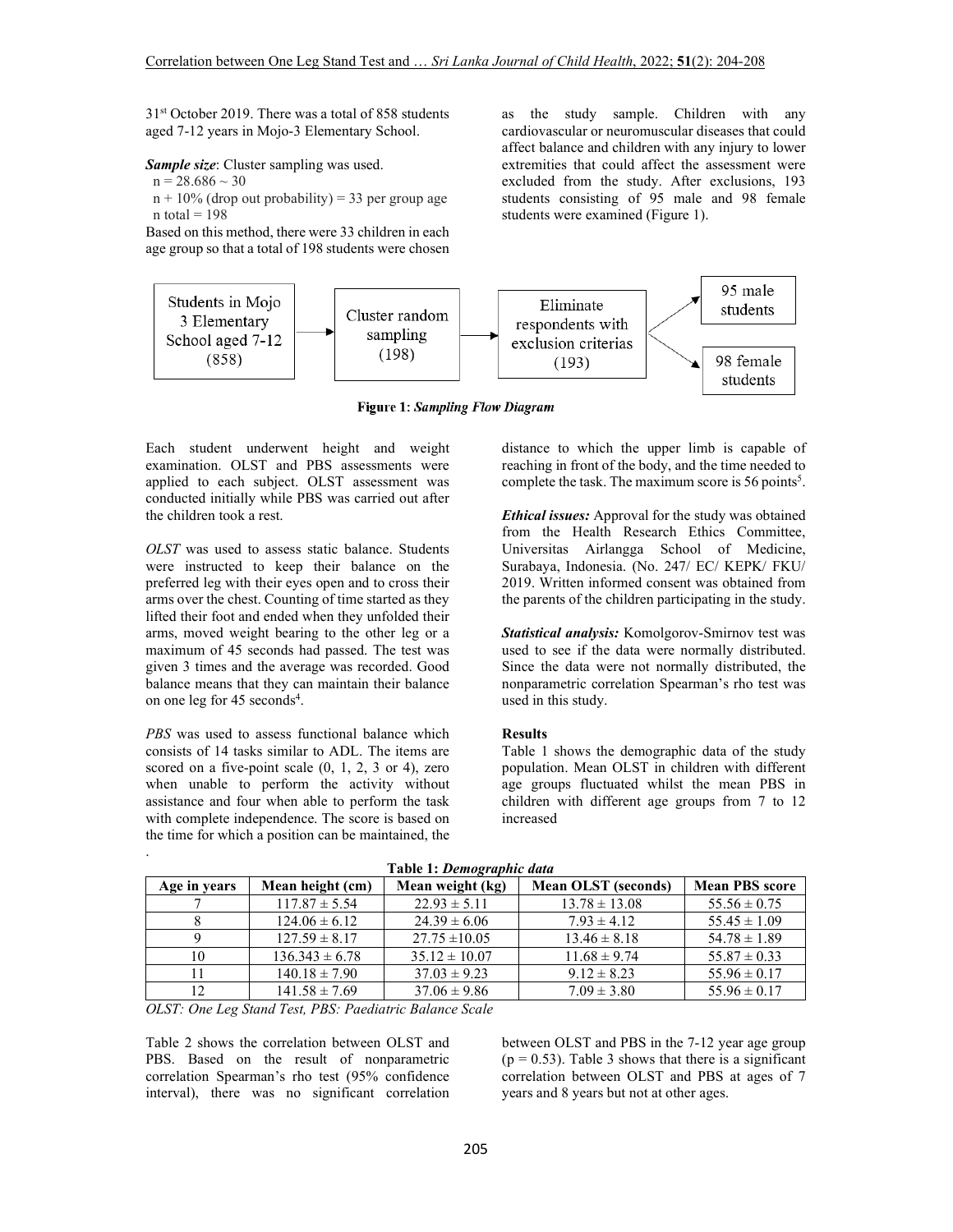|                |             |                         | <b>OLST</b> | <b>PBS</b> |
|----------------|-------------|-------------------------|-------------|------------|
|                | <b>OLST</b> | Correlation coefficient | 1.000       | 0.139      |
| Spearman's rho |             | Significance (2-tailed) |             | 0.053      |
|                |             | Number                  | 193         | 193        |
|                | <b>PBS</b>  | Correlation coefficient | 0.139       | 1.000      |
|                |             | Significance (2-tailed) | 0.053       |            |
|                |             | Number                  | 193         | 193        |

| Table 2: Correlation between One Leg Stand Test (OLST) and Paediatric Balance Scale (PBS) |  |  |  |
|-------------------------------------------------------------------------------------------|--|--|--|
|-------------------------------------------------------------------------------------------|--|--|--|

*Correlation is significant at the 0.01 level (2-tailed)* 

| Table 3: Correlation between OLST and PBS per age group using Spearman's Rho Test |                                                          |                         |                         |  |  |
|-----------------------------------------------------------------------------------|----------------------------------------------------------|-------------------------|-------------------------|--|--|
| <b>Spearman's Rho</b>                                                             |                                                          | <b>OLST</b>             | <b>PBS</b>              |  |  |
|                                                                                   |                                                          | Significance (2-tailed) | Significance (2-tailed) |  |  |
| Age 7 years                                                                       | <b>OLST</b>                                              |                         | 0.000                   |  |  |
|                                                                                   | <b>PBS</b>                                               | 0.000                   |                         |  |  |
| Age 8 years                                                                       | <b>OLST</b>                                              |                         | 0.005                   |  |  |
|                                                                                   | <b>PBS</b>                                               | 0.005                   |                         |  |  |
| Age 9 years                                                                       | <b>OLST</b>                                              |                         | 0.219                   |  |  |
|                                                                                   | <b>PBS</b>                                               | 0.219                   |                         |  |  |
| Age 10 years                                                                      | <b>OLST</b>                                              |                         | 0.066                   |  |  |
|                                                                                   | <b>PBS</b>                                               | 0.066                   |                         |  |  |
| Age 11 years                                                                      | <b>OLST</b>                                              |                         | 0.757                   |  |  |
|                                                                                   | <b>PBS</b>                                               | 0.757                   |                         |  |  |
| Age 12 years                                                                      | <b>OLST</b>                                              |                         | 0.956                   |  |  |
| $\alpha$ $\alpha$ $\alpha$ $\alpha$ $\alpha$ $\alpha$<br>$\sim$                   | <b>PBS</b><br>$\mathbf{r}$ , and the set of $\mathbf{r}$ | 0.956<br>$\sim$ $\sim$  |                         |  |  |

*OLST: One Leg Stand Test, PBS: Paediatric Balance Scale Correlation is significant at the 0.01 level (2-tailed)* 

#### **Discussion**

Human motor development is characterized by variation and adaptive developmental ability. Ability to maintain balance is linear with maturation of cerebral connectivity, thought to be the foundation of adaptive ability. This will make children learn the most appropriate behaviour in any circumstance<sup>10</sup>. In children, balance skill develops from birth through learning, playing and maturation as they start stand and walk $11$ . Balance is related to basic movements, one of which is the ability to walk well. The six-minute walk test (6MWT) research by Kusumawardani MK, *et al*<sup>12</sup> in 2020 showed the relationship between the height of children aged 7-8 years and 6MWT<sup>12</sup>. Ability to maintain posture and balance in 7-8-year-old children is rapidly developed. Strategy to maintain balance in a 9-10 year-old girl is almost the same as in an adult. Some studies state that children more than 10 years old will have the same balance strategy, although other studies refute it<sup>13</sup>. In this study, it was found that the ability of all ages (7-12 years) for static balance was poor but for dynamic balance was good. The ability of all ages (7-12 years) for static balance was poor but for dynamic balance was good as shown in Table 1 where the OLST value is poor but the PBS value is nearly normal.

Table 3 shows that there is a significant correlation between OLST and PBS at ages of 7 years and 8 years but not at other ages. Research by Victorio LVG, *et al*<sup>14</sup> in 2020 showed that children aged 7-8

years have the centre of pressure (COP), oscillation velocity and anteroposterior (OV\_AP), and oscillation velocity and mid-lateral (OV\_ML) that are better in postural control than those aged 9-10 years. Result of the study showed that age was the most influential factor of COP (21%), OV\_AP (24%), and OV ML (39%). A study by Rival  $\overline{C}$ , *et al*<sup>15</sup> assessed the time course to adapt and maintain static balance by children aged 6, 8 and 10 years. It showed that the range of the COP decreased nonmonotonically, after increase in  $6-8$  years<sup>15</sup>. A study by Mani H, *et al*<sup>16</sup> also showed similar result. COP– COM distances in the 5–6 years and 7–8 years groups were significantly increased during the acceleration phase when compared to those in the adult group.

Data showed that the mean OLST in children of different ages fluctuated but the mean PBS in children of different ages from 7 to 12 increased. Our study indicated that there was no significant correlation between OLST and PBS ( $p = 0.053$ ) as shown in Table 2. This is similar to a study by Humphriss R, *et al*<sup>17</sup> who found that there was either no correlations between dynamic and static functional balance tests or that they correlated in an unexpected way. That study used Balance Beam Walking (BBW) for dynamic balance and tandem stance and OLST for static balance due to the difference of mechanisms involved in static and dynamic balance control<sup>14</sup>. De Kegel A, et al<sup>18</sup> on the other hand, did find correlation between static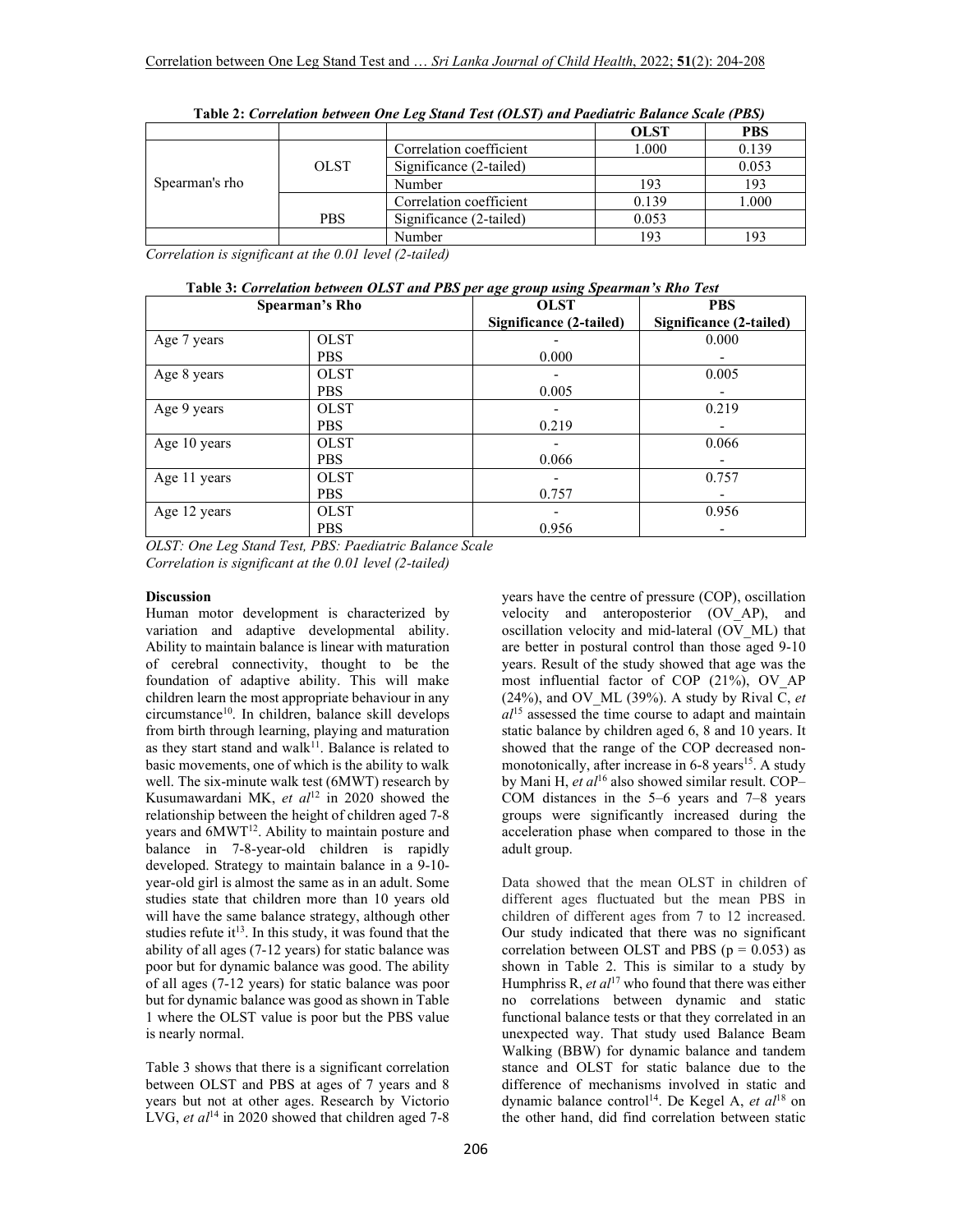and dynamic balance. That study used OLST, BBW and One Leg Hopping. These conflicting results might suggest that static and dynamic balance control are part of the same construct, but the extent to which both aspects of balance control contribute to the performance on a given task appear to depend on the task constraints; for example, the speed of movement will differ between walking forward or backward. In addition, the static aspects of balance control in slow movements might be more dominant than in fast movements. This shows that single-item balance tests do not evaluate the complete construct of functional balance, and can only be used if different tests associated to other tasks are combined<sup>15</sup>.

# **Conclusions**

This study concluded that there was correlation between OLST and PBS in elementary school children in the 7 and 8-year age groups but not in other age groups.

# **References**

- 1. Young NL, Williams JI, Yoshida KK. The context of measuring disability: Does it matter whether capacity or performance is measured? *Journal of Clinical Epidemiology* 1996; **49**(10):1097-1101. https://doi.org/10.1016/08954356(96)0021 4-4
- 2. Saether R, Helbostad JI, Riphagen I, Vik T. Clinical tools to assess balance in children and adults with cerebral palsy: a systematic review. *Developmental Medicine and Child Neurology* 2013; **55**(11): 988-99. https://doi.org/10.1111/dmcn.12162 PMid: 23679987
- 3. Franjoine MR, Gunther JS. Taylor MJ. Paediatric balance scale: a modified version of the Berg balance scale for the school-age child with mild to moderate motor impairment. *Pediatric Physical Therapy* 2003; **15**(2):114-28. https://doi.org/10.1097/01.PEP.00000681 17.48023.18 PMid: 17057441
- 4. Springer B, Marine R, Cyhan T, Roberts H, Gill N. Normative value for the Unipedal Stance test with eyes open and closed. Journal of *Geriatric Physical Therapy* 2007; **30**(1): 8-15. https://doi.org/10.1519/00139143- 200704000-00003 PMid: 19839175
- 5. Darr, N, Franjoine MR, Campbell SK, Smith E. 2015. Psychometric properties of

the Paediatric Balance Scale using Rasch analysis. *Pediatric Physical Therapy* 2015; **27**(4): 337–348. https://doi.org/10.1097/pep.000000000000 0178 PMid: 26397075

- 6. Yi SH, Hwang JH, Kim SJ, Kwon JY. Validity of Paediatric Balance Scales in children with spastic cerebral palsy. *Neuropediatrics* 2012; **43**(6): 307-13. https://doi.org/10.1055/s-0032-1327774 PMid: 23011753
- 7. Her JG, Woo J, and Ko J. Reliability of the Pediatric Balance Scale in the assessment of children with cerebral palsy. *Journal of Physical Therapy Science* 2012; **24**(4): 301-5. https://doi.org/10.1589/jpts.24.301

8. Franjoine MR, Darr N, Held SL, Kott K, Young BL. The performance of children developing typically on the paediatric balance scale. *Pediatric Physical Therapy* 2010; **22**(4): 350-9. https://doi.org/10.1097/pep.0b013e3181f9 d5eb PMid: 21068635

- 9. Theodora S, Tinduh D, Wardhani RIL. Does treadmill training improve balance function of healthy untrained young adult males? *Surabaya Physical Medicine and Rehabilitation Journal* 2019; **1**(2): 44. https://doi.org/10.20473/spmrj.v1i2.2019. 44-51
- 10. Hadders-Algra M. Variation and variability: Key words in human motor development. *Physical Therapy* 2010; **90**(12): 1823-37. https://doi.org/10.2522/ptj.20100006 PMid: 20966209
- 11. Condon C, Cremin, K. Static balance norms in children. *Physiotherapy Research International* 2013; **19(**1):1-7. https://doi.org/10.1002/pri.1549 PMid: 23703740
- 12. Kusumawardani MK, Haryadi RD, Andriati. Correlation of anthropometry characteristics and six-minute walking test distance in children aged 7-8. *Indian Journal of Forensic Medicine and Toxicology* 2020; **14**(3): 1169–74. https://doi.org/10.37506/ijfmt.v14i3. 10542